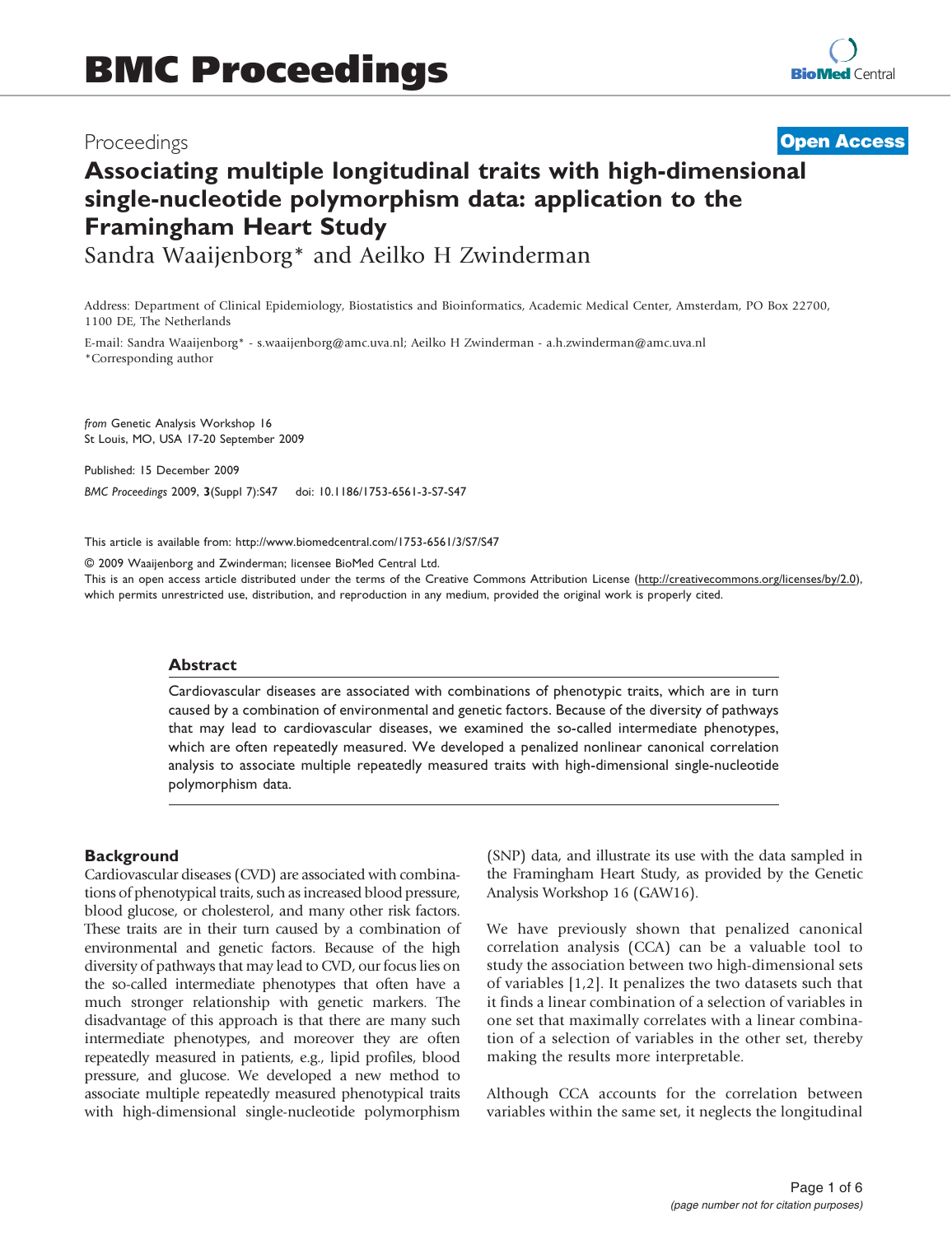nature of the variables. Furthermore, it does not deal well with categorical data, such as we encounter when dealing with SNP data. We adapted CCA such that it captures the correlation between the multivariate longitudinal responses instead of the correlation between separate measurements within one set. The set with SNP variables is transformed via optimal scaling [[3\]](#page-5-0), such that each SNP variable is transformed into one continuous variable, which captures the measurement characteristics of the SNP. Hereafter, this set is penalized such that the number of suspected SNPs is reduced to an interpretable number. Using these approaches, we are able to extract groups of SNPs that have a high association with multiple longitudinal traits.

## Methods

#### Data

Data from the Framingham Heart Study containing information about common characteristics that contribute to CVD, together with genetic data of about 550,000 SNPs were provided by the GAW16. Three generations were followed over a period of several years, when at regular time-points characteristics of CVD were measured.

In our analysis we focused on individuals of the offspring generation because the repeated measurements in these individuals were taken under approximately similar conditions; we considered the measurements of total cholesterol, high-density lipoprotein (HDL) cholesterol, triglycerides, and blood glucose, each measured four times. Furthermore, we analyzed the data of the Affymetrix 50 k chip containing 50,000 SNPs. The offspring generation exists of 2,760 individuals, with at most four measurements taken every 7 to 12 years. We only took the individuals (over the age of 17) for whom both phenotypical data and genetic data were available (2,584), and discarded the individuals with more than 5% missing SNP data (6) and individuals who attended only one exam (26). Six individuals with extremely high measures for one of the four traits were also deleted from further analysis.

Monomorphic SNPs and SNPs with a missing percentage of 5% or more were deleted from further analysis. Remaining missing data was randomly imputed once based only on the marginal distribution of the SNP in all other individuals; no assumptions were made about the variation in the imputation. We were primarily interested in common SNP variants, so we grouped SNP classes with less than 1% observations with a neighboring SNP-class; i.e., we grouped homozygotes of the rare allele together with the heterozygotes, if there were less than 1% homozygotes.

This research was in accordance with the Helsinki Declaration of Human Rights, compliant with the data use agreement for the Framingham Heart Study, and was approved by the local medical ethics committee of the Academic Medical Center Amsterdam (date of decision, 1 April 2008).

#### Penalized nonlinear CCA

Consider the  $n \times p$  matrix Y, containing  $p$  (measured trait) variables, and the  $n \times q$  matrix X containing the q (SNP) variables, obtained from n subjects. CCA captures the common features in the different sets by finding a weighted linear combination of all the variables in one set that correlates maximally with a weighted linear combination of all the variables in the other set. These linear combinations are the so-called canonical variates ω and  $\xi$ , such that ω = Yu and  $\xi$  = Xv, with weight vectors  $u^T = (u_1, ..., u_p)$  and  $v^T = (v_1, ..., v_q)$ .

Because CCA neglects the longitudinal nature of the variables, each repeatedly measured trait is summarized into two measures, one representing the slope and one the intercept for each individual (see next section). Moreover, CCA cannot deal with categorical variables, therefore each SNP variable is transformed into one continuous variable via optimal scaling [\[3](#page-5-0)]. Each of the transformed variables are restricted to the measurement characteristics of the SNP. That is,

$$
\tau_j : \left( x_{aj} < x_{bj} < x_{cj} \right) \rightarrow \begin{cases} x_{aj}^* \leq x_{bj}^* \leq x_{cj}^* \\ x_{aj}^* \geq x_{bj}^* \geq x_{cj}^* \end{cases}
$$

where  $a$  is wildtype,  $b$  is heterozygous, and  $c$  is homozygous. This restriction indicates that the effect of the heterozygous form of SNP j always lies between the effect of the wildtype and homozygous genotype. To make the results more interpretable, the SNP set is penalized using univariate soft-thresholding. The canonical variates are optimized via the following alternating least squares algorithm (see [Figure 1\)](#page-2-0):

- 1. Standardize Y and X.
- 2. Set  $k \leftarrow 0$ .
- 3. Assign arbitrary starting value  $\omega^1$ .
- 4. Estimate  $\omega$ ,  $\xi$ ,  $\nu$  and  $\mu$  iteratively as follows

Repeat (a) Obtain the transformed matrix  $X^*$  by minimizing the distance between  $\hat{\omega}^k$  and X. That is,  $\tilde{c}_j = (G^t_j G_j)^{-1} G^t_j (\omega^k)$  $j = 1, 2, ..., q$ , with  $G_j$  the  $n \times g_j$  indicator matrix for variable j with  $g_i$  the number of categories of variable *j*. Restrict  $\tilde{c}_j$  to obtain  $c_j^*$ . Then  $x_j^* = G_j c_j^*$ . Standardize **X**<sup>\*</sup>.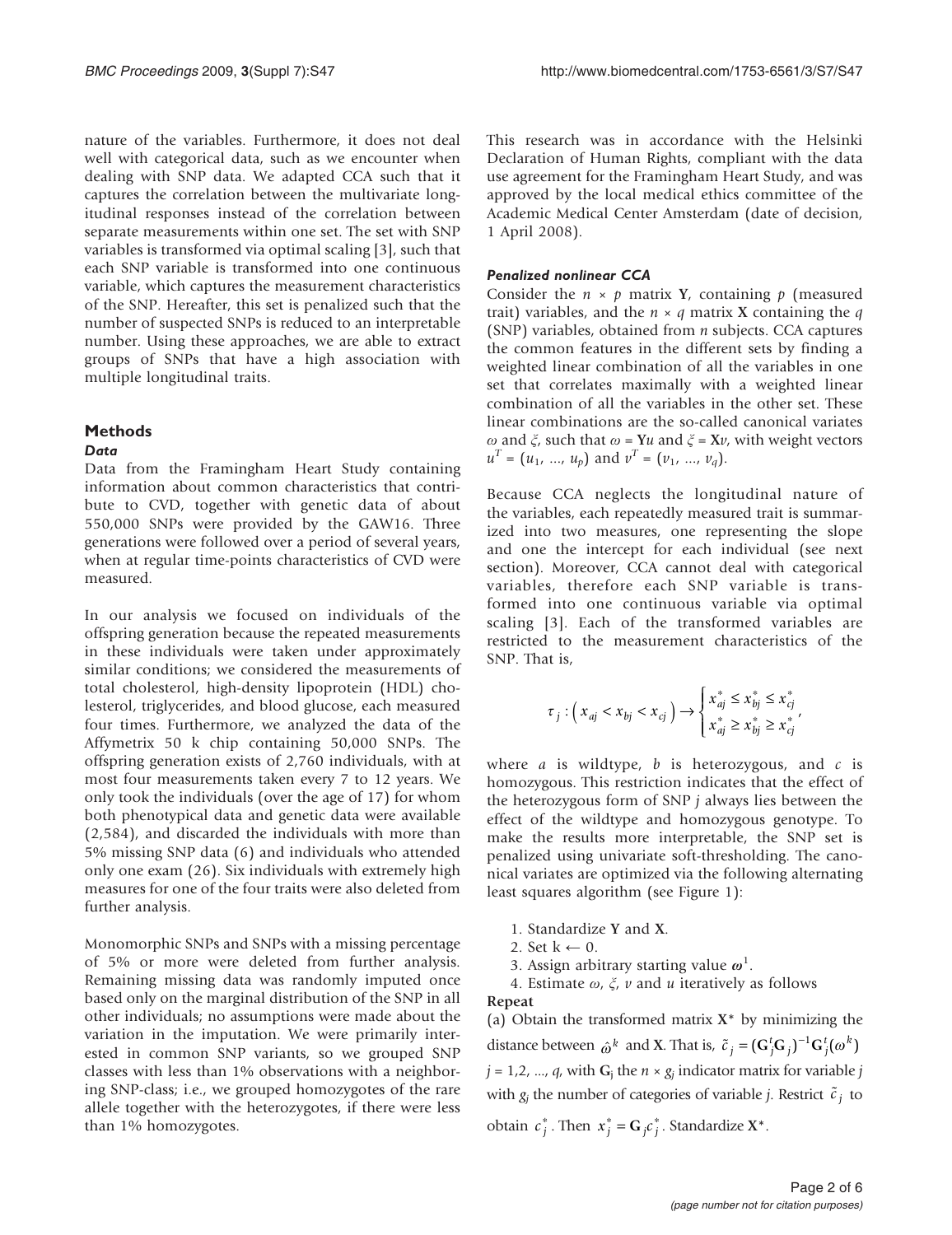<span id="page-2-0"></span>

## Figure 1

Penalized nonlinear canonical correlation analysis. Association between repeatedly measured phenotypes and a large number of SNPs. The longitudinal measured phenotypes are summarized into two measures, one representing the intercept  $Y^i$ and one the slope (Y<sup>s</sup>). Each SNP variable (X) is transformed into one continuous variables (X\*). Hereafter penalized canonical correlation analysis is performed, and only SNPs that contribute to the association are selected.

(b) Compute  $\hat{v}^{(k)}$  with univariate soft-thresholding,  $\hat{v}_j^{(k)} = \left( \left| \hat{\omega}^{k^t} x_j^* \right| - \frac{\lambda}{2} \right)$  sign $(\hat{\omega}^{k^t} x_j^*)$  $=\left(\left|\hat{\omega}^{k^t}x_j^*\right|-\frac{\lambda}{2}\right)_{+}sign(\hat{\omega}^{k^t})$  $\hat{\omega}^{k^t} x_j^* \left| -\frac{\lambda}{2} \right|_* \text{sign}(\hat{\omega}^{k^t} x_j^*) j = 1, 2, ..., q \text{ (with } f_+ = f \text{ until } \hat{u}^{(k)} \text{ and } \hat{v}^{(k)} \text{ have converged.}$ if  $f > 0$  and  $f_+ = 0$  if  $f \le 0$ .) and normalize  $\hat{v}^{(k)}$ . (c)  $k \leftarrow k + 1$ (d)  $\hat{\varepsilon}^k \leftarrow \mathbf{X}^* \hat{\nu}^{(k-1)}$ (e) Compute  $\hat{u}^{(k)}$  with linear regression,

 $\hat{u}^{(k)} = (\mathbf{Y}^t \mathbf{Y})^{-1} \hat{\xi}^{k'} \mathbf{Y}$  and normalize  $\hat{u}^{(k)}$ .

 $(f)$   $\hat{w}^k \leftarrow Y^* \hat{u}^{(k)}$ 

## Summary method for the repeatedly measured phenotypes

The four traits (total cholesterol, HDL cholesterol, triglycerides, and blood glucose levels) are log-transformed. Because of the linear nature of the repeated measures, for each subject *i* its repeatedly measured trait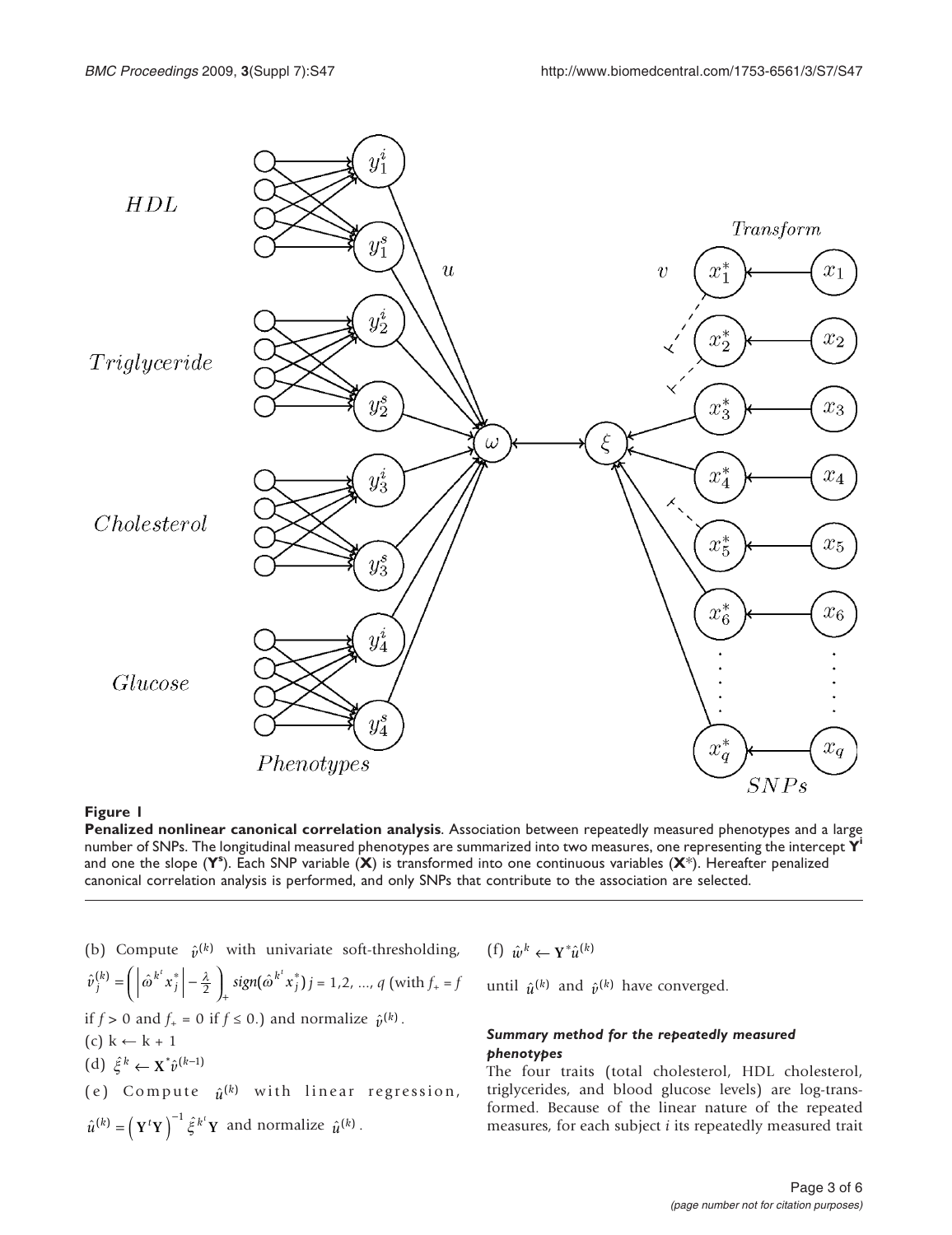variables can be summarized into two measures, an intercept  $(\beta_0)$  and a slope  $(\beta_1)$ ; after correcting for the treatment effect of cholesterol-lowering drugs, according to the following model, at age t:  $y_{it} = \beta_{0i} + \beta_{li}Age + \beta_{2i} trt +$  $\beta_{3i}$ trt\* Age +  $e_{it}$ , where y is the trait and trt = 0 if no treatment was taken and  $trt = 1$  if cholesterol treatment was taken. Hereafter, the sex-effect was removed from the eight newly obtained intercept and slope variables. The new dataset Y contains eight variables, two for each of the four phenotypical measures.

#### Model optimization

Optimization of the penalty parameter is determined via k-fold cross-validation. The weight vectors  $u$  and  $v$  and the transformation functions  $\tau_i$  per SNP variable are estimated for different penalties in the training set and validated in the validation set.

Instead of determining the penalty  $\lambda$ , for interpretation it is easier to determine the optimal number of SNP variables. The optimal number of variables are obtained when the mean difference between the canonical correlation of the training and the validation set is minimized, i.e.,

$$
\Delta_{cor} = \frac{1}{k} \sum_{j=1}^{k} \left| cor(\mathbf{X}_{-j}^* v^{-j}, \mathbf{Y}_{-j} u^{-j}) - cor(\mathbf{X}_{j}^* v^{j}, \mathbf{Y}_{j} u^{j}) \right|,
$$

with  $\hat{v}^{-j}$  and  $\hat{u}^{-j}$  the weight vectors estimated for the training sets  $X_{-j}^{*}$  and  $Y_{-j}^{*}$  in which subset *j* was deleted<br>and the validation set  $X^{*}$  transformed following the and the validation set  $\mathbf{X}_{j}^{*}$  transformed following the transformations of the training set  $X^*_{-j}$ .

#### Results and discussion

To decrease computation time, the number of SNP variables was reduced, using univariate analysis. Each of the four intercept variables were separately associated with the SNPs set using the optimal scaling method. Only the intercept variables were used because the absolute correlation between the intercept and slope of the same phenotype was at least 0.89. For each intercept variable, the top 10% of SNPs with the highest weights were selected for further analysis, i.e., SNP variables that received a high weight for any of the four intercept variables were selected. This resulted in a data set with 12,682 SNP variables.

Next we performed penalized nonlinear CCA; ten-fold cross-validation was performed to determine the optimal number of SNP variables. The optimal number of variables was the number where the canonical correlation of the validation set was closest to the canonical correlation of the training set. Figure 2 shows the effect of the number of selected SNP variables on the difference



Figure 2 Determination of the optimal number of SNP variables.

in canonical correlation of the validation set and the training set. It shows that as the number of selected variables increased, the difference in canonical correlation also increased, which caused the predictive performance of the selected variables to decrease.

If the number of variables is very large, then there is a high probability that a random pair of variables has a very high correlation by chance. To identify a canonical correlation that was large by chance only, a permutationanalysis on the validation sets was performed. We permuted the canonical variate  $\xi$  (SNP variables) and kept the canonical variate  $\omega$  (phenotypical variables) fixed, then the difference in canonical correlation of the permuted validation sets and the training set was determined (Figure 2).

Furthermore, we performed an additional simulation test in which we associated the actual set of phenotypical variables with a set of permuted SNP variables. For each SNP variable the observations were randomly distributed over the different subjects, then a ten-fold cross-validation was performed (see Figure 2).

The difference in canonical correlation obtained from the permuted data and the simulated data were small (Figure 2), while the difference in the canonical correlation of the real data was smaller, indicating that the simulation set only contained noise data and the results of the real data were larger than would be expected by chance. Figure 2 shows a decreasing trend as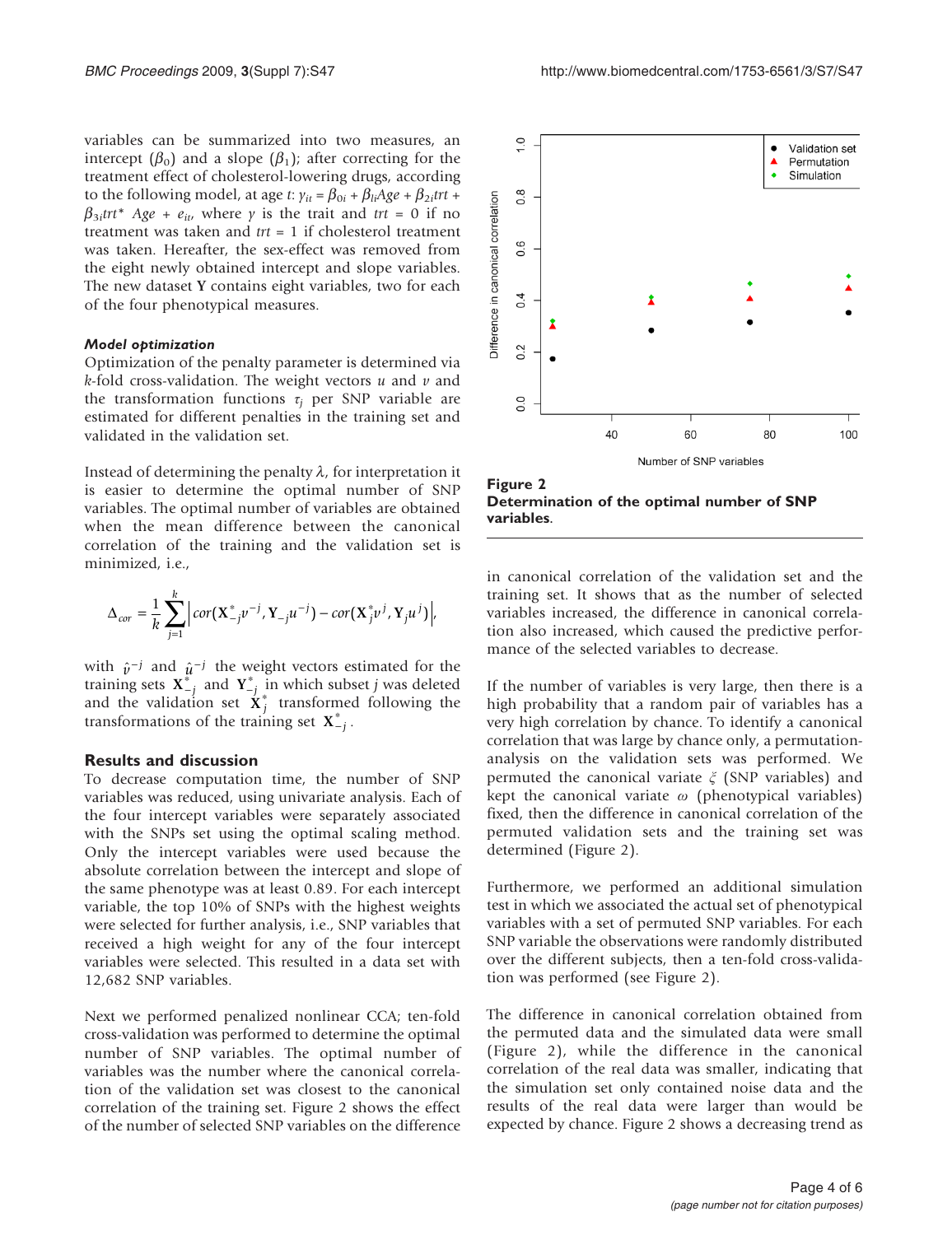| ID         | Chromosome   | <b>Position</b> | Gene symbol       | Loadings | <b>Cross-loadings</b> |
|------------|--------------|-----------------|-------------------|----------|-----------------------|
| rs4951003  |              | 203728690       |                   | 0.2421   | 0.098                 |
| rs12402938 |              | 207845978       | <b>CAMKIG</b>     | 0.061    | 0.0754                |
| rs9729179  |              | 230240796       | <b>DISCI</b>      | 0.1858   | 0.0936                |
| rs10803210 |              | 242600084       | $Cl$ or $fl$ 00   | 0.0707   | 0.0781                |
| rs11885449 | 2            | 33464415        | <b>LTBPI</b>      | 0.1054   | 0.0831                |
| rs13385681 | 2            | 100453326       | <b>NMS</b>        | 0.0414   | 0.0758                |
| rs10176715 | 2            | 227898611       | <b>MFF</b>        | 0.0347   | 0.0762                |
| rs9844754  | 3            | 136017093       | EPHB <sub>I</sub> | 0.0614   | 0.0763                |
| rs17207005 | 5            | 85475541        |                   | 0.1796   | 0.0929                |
| rs7700813  | 5            | 95166015        |                   | 0.0811   | 0.0811                |
| rs1570932  | 6            | 90066030        | GABRR2            | 0.0732   | 0.0798                |
| rs4723563  | 7            | 36723988        | <b>AOAH</b>       | 0.1399   | 0.0833                |
| rs328      | 8            | 19864004        | LPL               | 0.1609   | 0.0849                |
| rs7837540  | 8            | 57341761        |                   | 0.0736   | 0.0792                |
| rs1458118  | 8            | 87785399        | CNGB3             | 0.0104   | 0.0718                |
| rs11997551 | 8            | 99204613        | <b>POPI</b>       | 0.1036   | 0.0749                |
| rs721917   | 0            | 81696304        | <b>SFTPD</b>      | 0.0217   | 0.0783                |
| rs11028690 | $\mathbf{H}$ | 3615868         | ART5              | 0.0425   | 0.0761                |
| rs1943781  | $\mathbf{1}$ | 101740351       | BIRC <sub>2</sub> | 0.0467   | 0.0797                |
| rs2024490  | 12           | 95823495        | <b>NEDD1</b>      | 0.0931   | 0.0826                |
| rs1008628  | 4            | 104793771       | <b>BRF1</b>       | 0.0495   | 0.0836                |
| rs3764261  | 16           | 55550825        | (near CETP)       | 0.8674   | 0.1699                |
| rs7237072  | 8            | 66934371        |                   | 0.2573   | 0.1016                |
| rs17756963 | 9            | 15963980        | LOC646610         | 0.0506   | 0.0809                |
| rs8122970  | 20           | 19155712        | SLC24a3           | 0.0628   | 0.0833                |

Table 1: Selected SNPs with associating loadings

the number of SNPs decreases, with a minimum at 25 variables. Although it appears that this trend could decrease even further by minimizing the number of SNPs, we decided not to investigate this to avoid the absence of important SNPs in the final results. We performed penalized nonlinear CCA on the whole dataset, obtaining the 25 SNP variables given in Table 1. The canonical correlation of this model was 0.29.

In Tables 1 and 2 the loadings (correlation of each variable and their respective canonical variates) and the cross-loadings (correlation of each variables with their opposite canonical variate) show how the variables were associated with each other. The selected SNPs were highly associated with the HDL intercept (cross-loading: 0.1419), and had a lower association with the other variables, especially the slope variables. SNP rs3764261 highly associated with the phenotypical

Table 2: Phenotypes with associating loadings

| <b>Phenotype</b>       | Loadings  | <b>Cross-loadings</b> |  |
|------------------------|-----------|-----------------------|--|
| Cholesterol intercept  | 0.0547    | 0.0161                |  |
| Cholesterol slope      | $-0.0485$ | $-0.0143$             |  |
| HDL intercept          | 0.4718    | 0.1389                |  |
| HDL slope              | $-0.0736$ | $-0.0217$             |  |
| Triglyceride intercept | $-0.2072$ | $-0.061$              |  |
| Triglyceride slope     | 0.0952    | 0.028                 |  |
| Glucose intercept      | $-0.1979$ | $-0.0583$             |  |
| Glucose slope          | 0.1413    | 0.0416                |  |

variables, while all the other SNPs had comparable cross-loadings.

## Conclusion

Our penalized nonlinear CCA is able to identify SNPs that are associated with repeatedly measured phenotypical markers. In this study two important SNPs (rs328 and rs3764261) were found that are located close to or in a gene that has been reported to be associated with HDL concentrations [[4\]](#page-5-0).

Although we chose to model the repeated measurements with a linear random effects model, more complex and more flexible models can be easily incorporated in our penalized nonlinear CCA. Besides the first pair of canonical variates, different pairs can be obtained using the residual matrices of the preceding canonical variate pairs.

The family structure in this study was ignored. McArdle et al. [[5](#page-5-0)] noticed that ignoring the family structure mainly affects the type I error rate and not the bias of the point estimate. Because we focused on the point estimates, we expect no major changes when family structure is considered.

## List of abbreviations used

CCA: Canonical correlation analysis; CVD: Cardiovascular diseases; GAW16: Genetic Analysis Workshop 16;